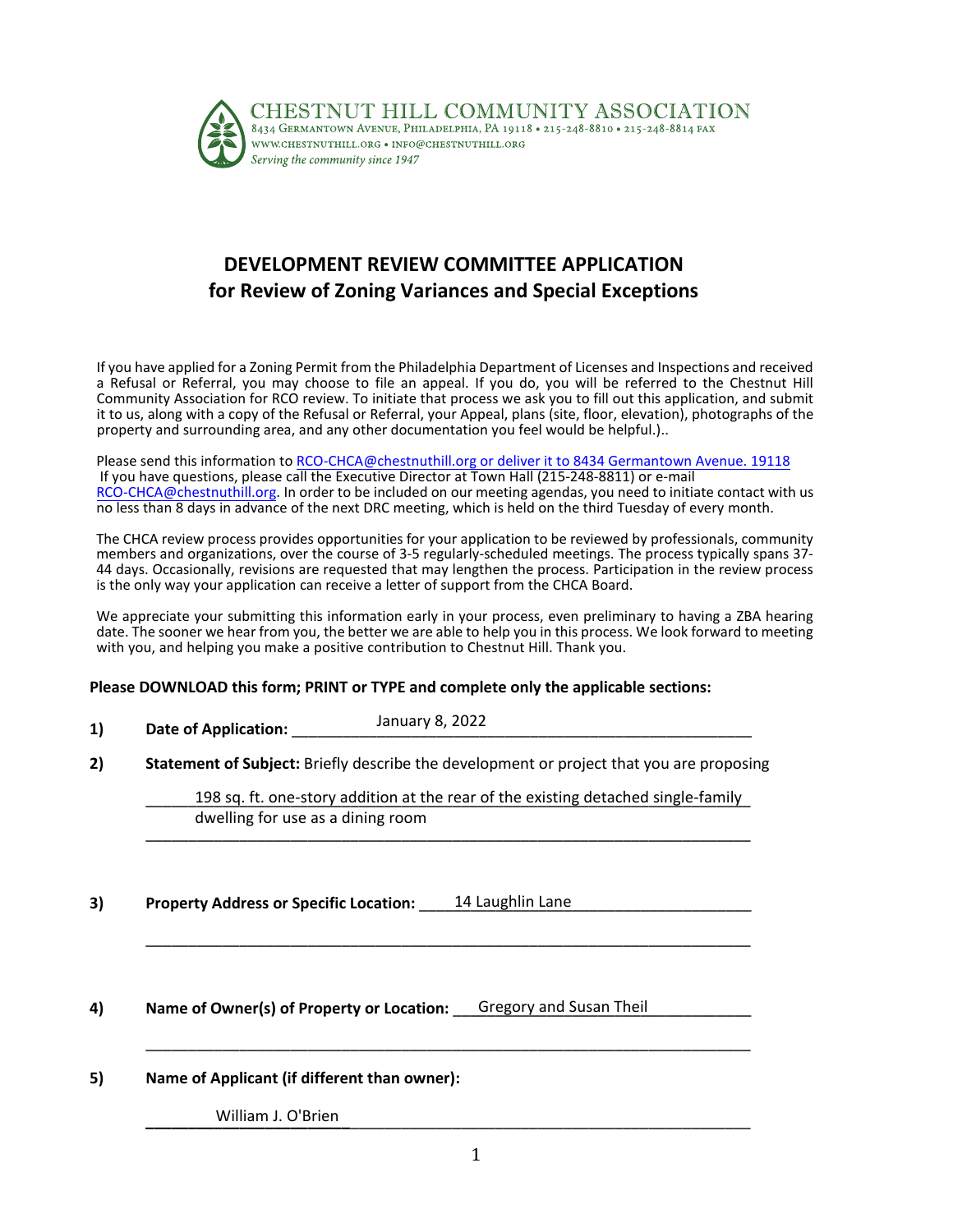| Manayunk Law Office<br><b>Owner/Applicant Business Name</b>                                                                                                                                                                                                                                                                                                                                                                                                                                                                                                                                           |  |
|-------------------------------------------------------------------------------------------------------------------------------------------------------------------------------------------------------------------------------------------------------------------------------------------------------------------------------------------------------------------------------------------------------------------------------------------------------------------------------------------------------------------------------------------------------------------------------------------------------|--|
| <b>Owner/Applicant Postal Address:</b> 4322 Main Street, Phila., PA 19127                                                                                                                                                                                                                                                                                                                                                                                                                                                                                                                             |  |
| <b>Owner/Applicant Contact Information and Website:</b>                                                                                                                                                                                                                                                                                                                                                                                                                                                                                                                                               |  |
| Daytime phone: 215-432-5341<br>Cell: same                                                                                                                                                                                                                                                                                                                                                                                                                                                                                                                                                             |  |
| Email _______LawyersOnMain@gmail.com                                                                                                                                                                                                                                                                                                                                                                                                                                                                                                                                                                  |  |
| Website MNYKLaw.com Management Control Management Control MNYKLaw.com                                                                                                                                                                                                                                                                                                                                                                                                                                                                                                                                 |  |
| Professional Representation (if applicable):                                                                                                                                                                                                                                                                                                                                                                                                                                                                                                                                                          |  |
|                                                                                                                                                                                                                                                                                                                                                                                                                                                                                                                                                                                                       |  |
|                                                                                                                                                                                                                                                                                                                                                                                                                                                                                                                                                                                                       |  |
|                                                                                                                                                                                                                                                                                                                                                                                                                                                                                                                                                                                                       |  |
|                                                                                                                                                                                                                                                                                                                                                                                                                                                                                                                                                                                                       |  |
|                                                                                                                                                                                                                                                                                                                                                                                                                                                                                                                                                                                                       |  |
|                                                                                                                                                                                                                                                                                                                                                                                                                                                                                                                                                                                                       |  |
| Refusal or Referral: If you are seeking a Zoning Variance or Special Exception, you will need to provide<br>the Philadelphia Department of Licenses & Inspections Refusal or Referral by number and date:<br>ZP-2021-013443<br>Refusal Date: 10/29/2021<br>We ask you to provide a copy of your Refusal or Referral to RCO-CHCA@chestnuthill.org prior to the<br>first meeting. If you do not have it, please call us so we can discuss options to create the meeting<br>schedule. If you have received a date and time for your Zoning Board of Adjustments (ZBA) meeting<br>please provide it here: |  |
| <b>Time:</b> 9:30 a.m.                                                                                                                                                                                                                                                                                                                                                                                                                                                                                                                                                                                |  |
| Plans & Drawings: Please provide the plans and drawings as you submitted them to the Philadelphia<br>Department of Licenses & Inspections. These plans must be submitted in PDF form with your<br>application. Please bring full size plans or drawings to the DRC meeting and other review committee<br>meetings as requested.                                                                                                                                                                                                                                                                       |  |
| Community Benefits: If applicable, provide a statement of benefits of the project to Chestnut Hill.                                                                                                                                                                                                                                                                                                                                                                                                                                                                                                   |  |
| With the addition of a dining room, this single-family house will become a more<br>welcoming home increasing the likelyhood of it being a long-term owner-occupied                                                                                                                                                                                                                                                                                                                                                                                                                                    |  |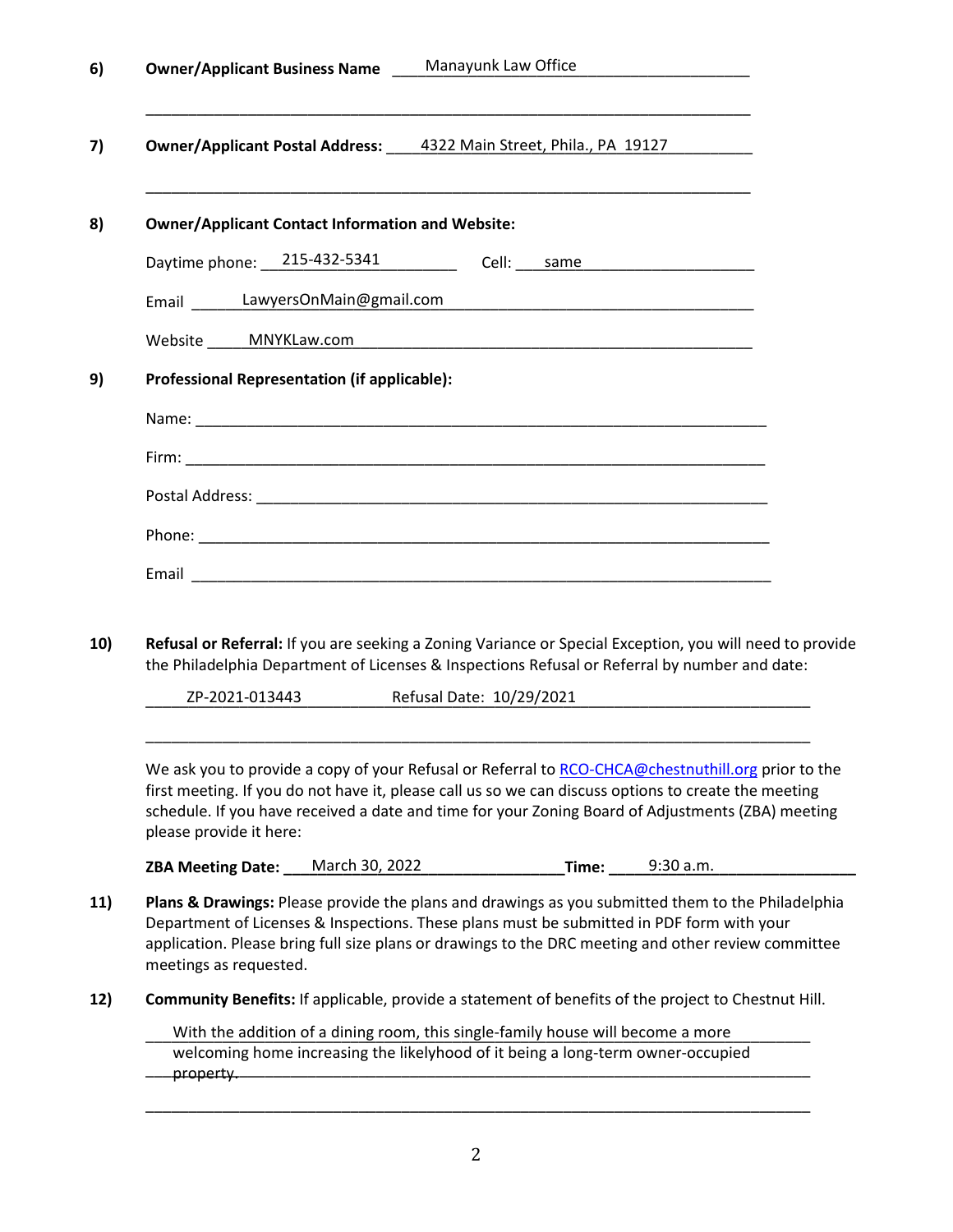**13) Notification to Neighbors:** The City of Philadelphia requires applicants for variances and special exceptions to notify neighbors within a specified radius of your property. This notification must state that you will be presenting your plans to the community and include the property address, date, time and location of the meeting. Instructions and a list of specific addresses for notification are provided to applicants by the Philadelphia City Planning Commission. (You will first need to file an Appeal with the Philadelphia Zoning Board of Adjustment in order to obtain these instructions and addresses.)

Directions on how to proceed with notifications can be found at: <https://www.phila.gov/rconotification/>

IMPORTANT: We ask that you contact us prior to sending out neighbor notices so we can confirm the meeting date with you.

**14) Please provide the addresses of neighbors adjoining and across from your proposed development. Before a recommendation can be made by the DRC to the CHCA Board, signed letters or petitions indicating the responses of the adjoining neighbors are requested.**

| Owners of following properties have received a copy of the zoning plan and each has |
|-------------------------------------------------------------------------------------|
| expressed "no objection:                                                            |
| - 8820 Germantown Avenue                                                            |
| -8824 Germantowm Avenue                                                             |
| <del>- 8828 Germantown Avenue</del>                                                 |
| - 113 W. Chestnut Hill Avenue                                                       |
| - 16 Laughlin Lane                                                                  |
|                                                                                     |

**15) Operational Impacts:** Please check the items below that may cause the proposed development to have operational impacts on immediate neighbors, businesses, and the surrounding community.

 $\Box$  change in off-street parking demand  $\Box$  fencing or landscaping along adjoining properties

 $\Box$  change in on-street parking demand  $\Box$  increased noise levels

- $\Box$  change in pedestrian circulation  $\Box$  increased odors
- $\Box$  change in vehicular circulation  $\Box$  blocked views
- $\Box$  hours of operation  $\Box$  increased outdoor lighting
- $\Box$  access and timing of goods delivery  $\Box$  party walls
- $\Box$  access and timing of waste removal  $\Box$  change in utility demand
- $\Box$  number of customers/day  $\Box$  number of employees
- **I** other impacts (please specify) The proposed addition will not impact any neighbor.

## **Please attach statements or diagrams of how you plan to address each of these items.**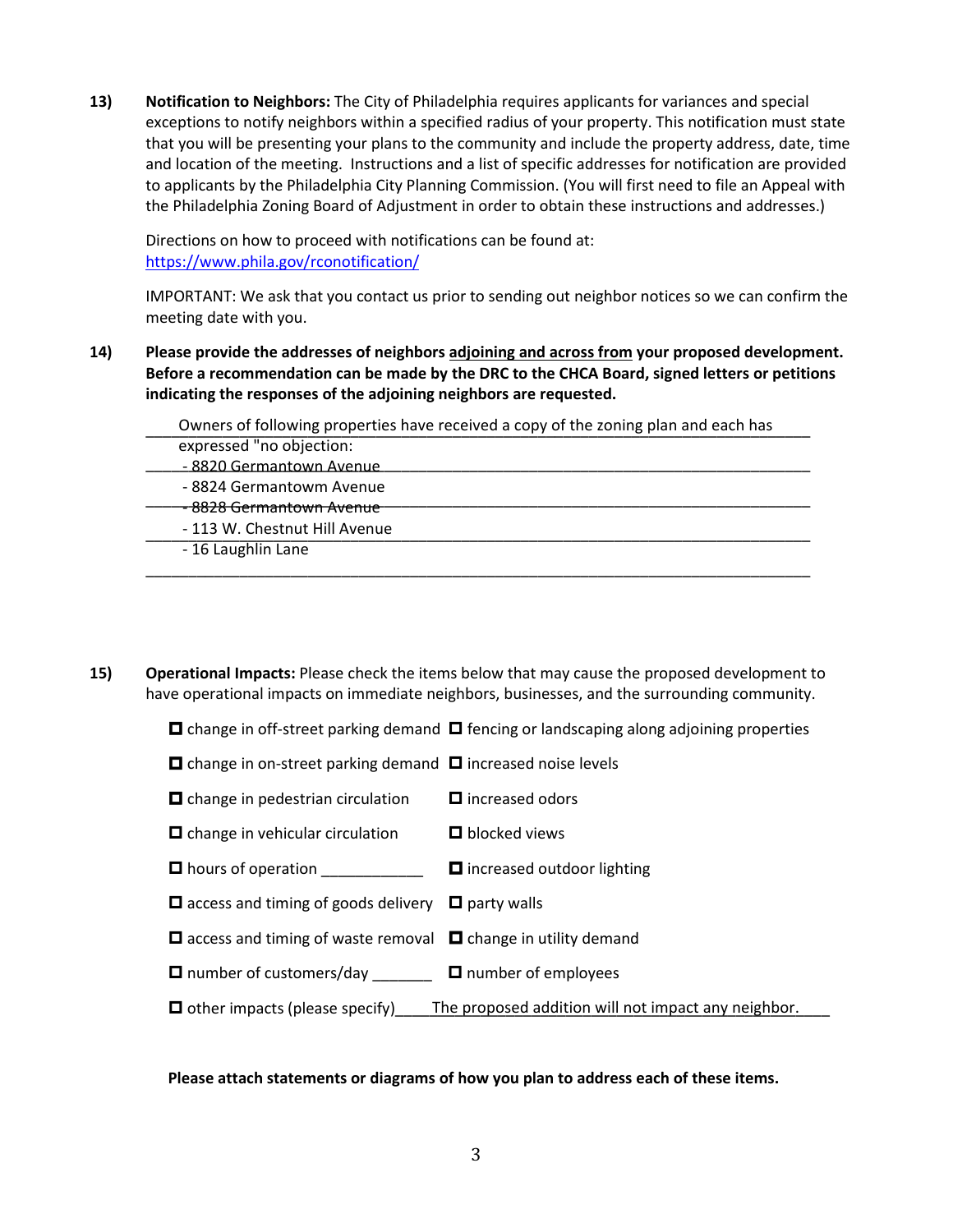**16) Historic Significance:** Please indicate the historic significance of the property (i.e., date of construction, style of architecture, architect if known, National Historic Register status.) The Chestnut Hill Conservancy has documented nearly every existing structure and can provide you with this information. Contact 215-247-9329, Ext 205

\_\_\_\_\_\_\_\_\_\_\_\_\_\_\_\_\_\_\_\_\_\_\_\_\_\_\_\_\_\_\_\_\_\_\_\_\_\_\_\_\_\_\_\_\_\_\_\_\_\_\_\_\_\_\_\_\_\_\_\_\_\_\_\_\_\_\_\_\_\_\_\_\_\_\_\_\_\_ \_\_\_\_\_\_\_\_\_\_\_\_\_\_\_\_\_\_\_\_\_\_\_\_\_\_\_\_\_\_\_\_\_\_\_\_\_\_\_\_\_\_\_\_\_\_\_\_\_\_\_\_\_\_\_\_\_\_\_\_\_\_\_\_\_\_\_\_\_\_\_\_\_\_\_\_\_\_ \_\_\_\_\_\_\_\_\_\_\_\_\_\_\_\_\_\_\_\_\_\_\_\_\_\_\_\_\_\_\_\_\_\_\_\_\_\_\_\_\_\_\_\_\_\_\_\_\_\_\_\_\_\_\_\_\_\_\_\_\_\_\_\_\_\_\_\_\_\_\_\_\_\_\_\_\_\_ \_\_\_\_\_\_\_\_\_\_\_\_\_\_\_\_\_\_\_\_\_\_\_\_\_\_\_\_\_\_\_\_\_\_\_\_\_\_\_\_\_\_\_\_\_\_\_\_\_\_\_\_\_\_\_\_\_\_\_\_\_\_\_\_\_\_\_\_\_\_\_\_\_\_\_\_\_\_ **17) Historical Context:** Please describe the proposal relative to the historical context of the property and the surrounding properties. (If not known, consult the Chestnut Hill Conservancy.) \_\_\_\_\_\_\_\_\_\_\_\_\_\_\_\_\_\_\_\_\_\_\_\_\_\_\_\_\_\_\_\_\_\_\_\_\_\_\_\_\_\_\_\_\_\_\_\_\_\_\_\_\_\_\_\_\_\_\_\_\_\_\_\_\_\_\_\_\_\_\_\_\_\_\_\_\_\_ \_\_\_\_\_\_\_\_\_\_\_\_\_\_\_\_\_\_\_\_\_\_\_\_\_\_\_\_\_\_\_\_\_\_\_\_\_\_\_\_\_\_\_\_\_\_\_\_\_\_\_\_\_\_\_\_\_\_\_\_\_\_\_\_\_\_\_\_\_\_\_\_\_\_\_\_\_\_ \_\_\_\_\_\_\_\_\_\_\_\_\_\_\_\_\_\_\_\_\_\_\_\_\_\_\_\_\_\_\_\_\_\_\_\_\_\_\_\_\_\_\_\_\_\_\_\_\_\_\_\_\_\_\_\_\_\_\_\_\_\_\_\_\_\_\_\_\_\_\_\_\_\_\_\_\_\_ \_\_\_\_\_\_\_\_\_\_\_\_\_\_\_\_\_\_\_\_\_\_\_\_\_\_\_\_\_\_\_\_\_\_\_\_\_\_\_\_\_\_\_\_\_\_\_\_\_\_\_\_\_\_\_\_\_\_\_\_\_\_\_\_\_\_\_\_\_\_\_\_\_\_\_\_\_\_ **18) Environmental Assessment:** Please describe the proposal relative to the environmental context of the property and the surrounding properties (e.g., removal of tanks, trees, hedges, walls). \_\_\_\_\_\_\_\_\_\_\_\_\_\_\_\_\_\_\_\_\_\_\_\_\_\_\_\_\_\_\_\_\_\_\_\_\_\_\_\_\_\_\_\_\_\_\_\_\_\_\_\_\_\_\_\_\_\_\_\_\_\_\_\_\_\_\_\_\_\_\_\_\_\_\_\_\_\_ The proposed addition will not cause the removal of any tree, hedge or wall. \_\_\_\_\_\_\_\_\_\_\_\_\_\_\_\_\_\_\_\_\_\_\_\_\_\_\_\_\_\_\_\_\_\_\_\_\_\_\_\_\_\_\_\_\_\_\_\_\_\_\_\_\_\_\_\_\_\_\_\_\_\_\_\_\_\_\_\_\_\_\_\_\_\_\_\_\_\_ \_\_\_\_\_\_\_\_\_\_\_\_\_\_\_\_\_\_\_\_\_\_\_\_\_\_\_\_\_\_\_\_\_\_\_\_\_\_\_\_\_\_\_\_\_\_\_\_\_\_\_\_\_\_\_\_\_\_\_\_\_\_\_\_\_\_\_\_\_\_\_\_\_\_\_\_\_\_ \_\_\_\_\_\_\_\_\_\_\_\_\_\_\_\_\_\_\_\_\_\_\_\_\_\_\_\_\_\_\_\_\_\_\_\_\_\_\_\_\_\_\_\_\_\_\_\_\_\_\_\_\_\_\_\_\_\_\_\_\_\_\_\_\_\_\_\_\_\_\_\_\_\_\_\_\_\_ **19) Wissahickon Watershed:** Chestnut Hill lies entirely within the Wissahickon Watershed. A City of Philadelphia ordinance restricts all development within the Watershed with regard to set backs from water courses, site clearing and construction activity on steep slopes (greater than 15 percent), impervious coverage ratios, and some earth-moving activity. Describe the effect of your proposed project on the Watershed. Contact 215-247-0417 – for the Friends of the Wissahickon for more information \_\_\_\_\_\_\_\_\_\_\_\_\_\_\_\_\_\_\_\_\_\_\_\_\_\_\_\_\_\_\_\_\_\_\_\_\_\_\_\_\_\_\_\_\_\_\_\_\_\_\_\_\_\_\_\_\_\_\_\_\_\_\_\_\_\_\_\_\_\_\_\_\_\_\_\_\_\_ \_\_\_\_\_\_\_\_\_\_\_\_\_\_\_\_\_\_\_\_\_\_\_\_\_\_\_\_\_\_\_\_\_\_\_\_\_\_\_\_\_\_\_\_\_\_\_\_\_\_\_\_\_\_\_\_\_\_\_\_\_\_\_\_\_\_\_\_\_\_\_\_\_\_\_\_\_\_ n/a n/a n/a

**\* \* \* \* \* IF THIS IS A RESIDENTIAL PROPOSAL, STOP HERE AND SIGN FINAL PAGE \* \* \* \* \***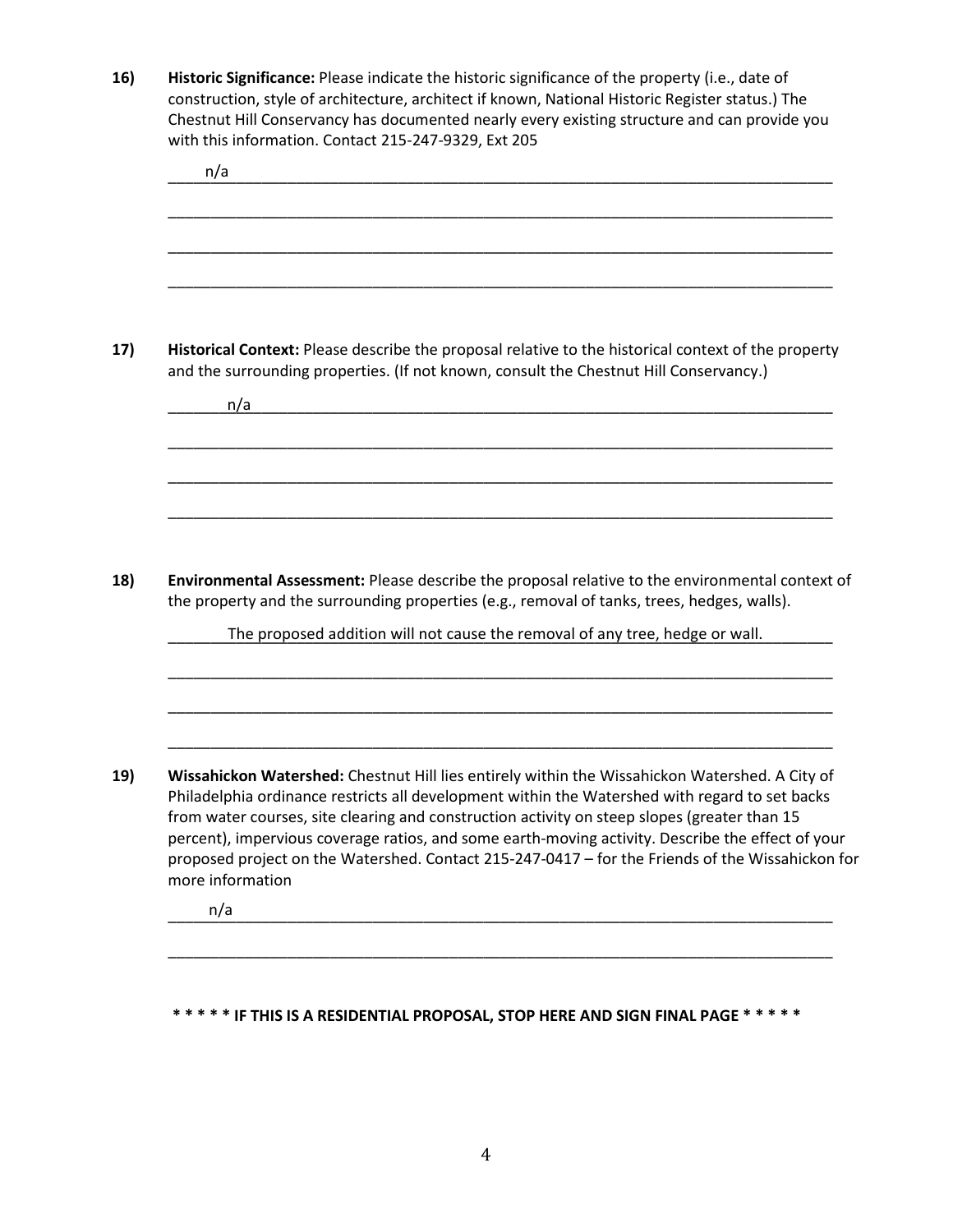| 20) | <b>Business Context:</b> If this is a business, please describe how your proposal will contribute to the |
|-----|----------------------------------------------------------------------------------------------------------|
|     | business community, e.g., how does it complement or duplicate existing businesses?                       |

| Are you a member of the Chestnut Hill Business Association? _______ Yes<br>- No |  |
|---------------------------------------------------------------------------------|--|
| Please indicate any partner(s) in the proposed development.                     |  |

\_\_\_\_\_\_\_\_\_\_\_\_\_\_\_\_\_\_\_\_\_\_\_\_\_\_\_\_\_\_\_\_\_\_\_\_\_\_\_\_\_\_\_\_\_\_\_\_\_\_\_\_\_\_\_\_\_\_\_\_\_\_\_\_\_\_\_\_\_\_\_\_\_\_\_\_\_\_

**21) Parking:** A Parking Plan is requisite to any business project. Please provide a parking plan if your business will impact or use any parking facilities, lots, residential streets, driveways or public thoroughfares, due to customers, employees or deliveries.

If your parking needs will impact or use any of Chestnut Hill's parking lots you must consult with the Executive Director of the Chestnut Hill Parking Foundation as part of this process. Call 215-247- 6696 to reach the Parking Foundation.

\_\_\_\_\_\_\_\_\_\_\_\_\_\_\_\_\_\_\_\_\_\_\_\_\_\_\_\_\_\_\_\_\_\_\_\_\_\_\_\_\_\_\_\_\_\_\_\_\_\_\_\_\_\_\_\_\_\_\_\_\_\_\_\_\_\_\_\_\_\_\_\_\_\_\_\_\_\_

\_\_\_\_\_\_\_\_\_\_\_\_\_\_\_\_\_\_\_\_\_\_\_\_\_\_\_\_\_\_\_\_\_\_\_\_\_\_\_\_\_\_\_\_\_\_\_\_\_\_\_\_\_\_\_\_\_\_\_\_\_\_\_\_\_\_\_\_\_\_\_\_\_\_\_\_\_\_

\_\_\_\_\_\_\_\_\_\_\_\_\_\_\_\_\_\_\_\_\_\_\_\_\_\_\_\_\_\_\_\_\_\_\_\_\_\_\_\_\_\_\_\_\_\_\_\_\_\_\_\_\_\_\_\_\_\_\_\_\_\_\_\_\_\_\_\_\_\_\_\_\_\_\_\_\_\_

\_\_\_\_\_\_\_\_\_\_\_\_\_\_\_\_\_\_\_\_\_\_\_\_\_\_\_\_\_\_\_\_\_\_\_\_\_\_\_\_\_\_\_\_\_\_\_\_\_\_\_\_\_\_\_\_\_\_\_\_\_\_\_\_\_\_\_\_\_\_\_\_\_\_\_\_\_\_

\_\_\_\_\_\_\_\_\_\_\_\_\_\_\_\_\_\_\_\_\_\_\_\_\_\_\_\_\_\_\_\_\_\_\_\_\_\_\_\_\_\_\_\_\_\_\_\_\_\_\_\_\_\_\_\_\_\_\_\_\_\_\_\_\_\_\_\_\_\_\_\_\_\_\_\_\_\_

\_\_\_\_\_\_\_\_\_\_\_\_\_\_\_\_\_\_\_\_\_\_\_\_\_\_\_\_\_\_\_\_\_\_\_\_\_\_\_\_\_\_\_\_\_\_\_\_\_\_\_\_\_\_\_\_\_\_\_\_\_\_\_\_\_\_\_\_\_\_\_\_\_\_\_\_\_\_

\_\_\_\_\_\_\_\_\_\_\_\_\_\_\_\_\_\_\_\_\_\_\_\_\_\_\_\_\_\_\_\_\_\_\_\_\_\_\_\_\_\_\_\_\_\_\_\_\_\_\_\_\_\_\_\_\_\_\_\_\_\_\_\_\_\_\_\_\_\_\_\_\_\_\_\_\_\_

\_\_\_\_\_\_\_\_\_\_\_\_\_\_\_\_\_\_\_\_\_\_\_\_\_\_\_\_\_\_\_\_\_\_\_\_\_\_\_\_\_\_\_\_\_\_\_\_\_\_\_\_\_\_\_\_\_\_\_\_\_\_\_\_\_\_\_\_\_\_\_\_\_\_\_\_\_\_

**22) Statement of Use and Size:** Please briefly state the intended use and size of the development.

**23) Users / Customers:** Please describe the demographics and geographic origins of the users / customers of the proposed development. What is your target market?

24) Schedule: Please provide the proposed schedule. \_\_\_\_\_\_\_\_\_\_\_\_\_\_\_\_\_\_\_\_\_\_\_\_\_\_\_\_\_\_\_\_\_\_\_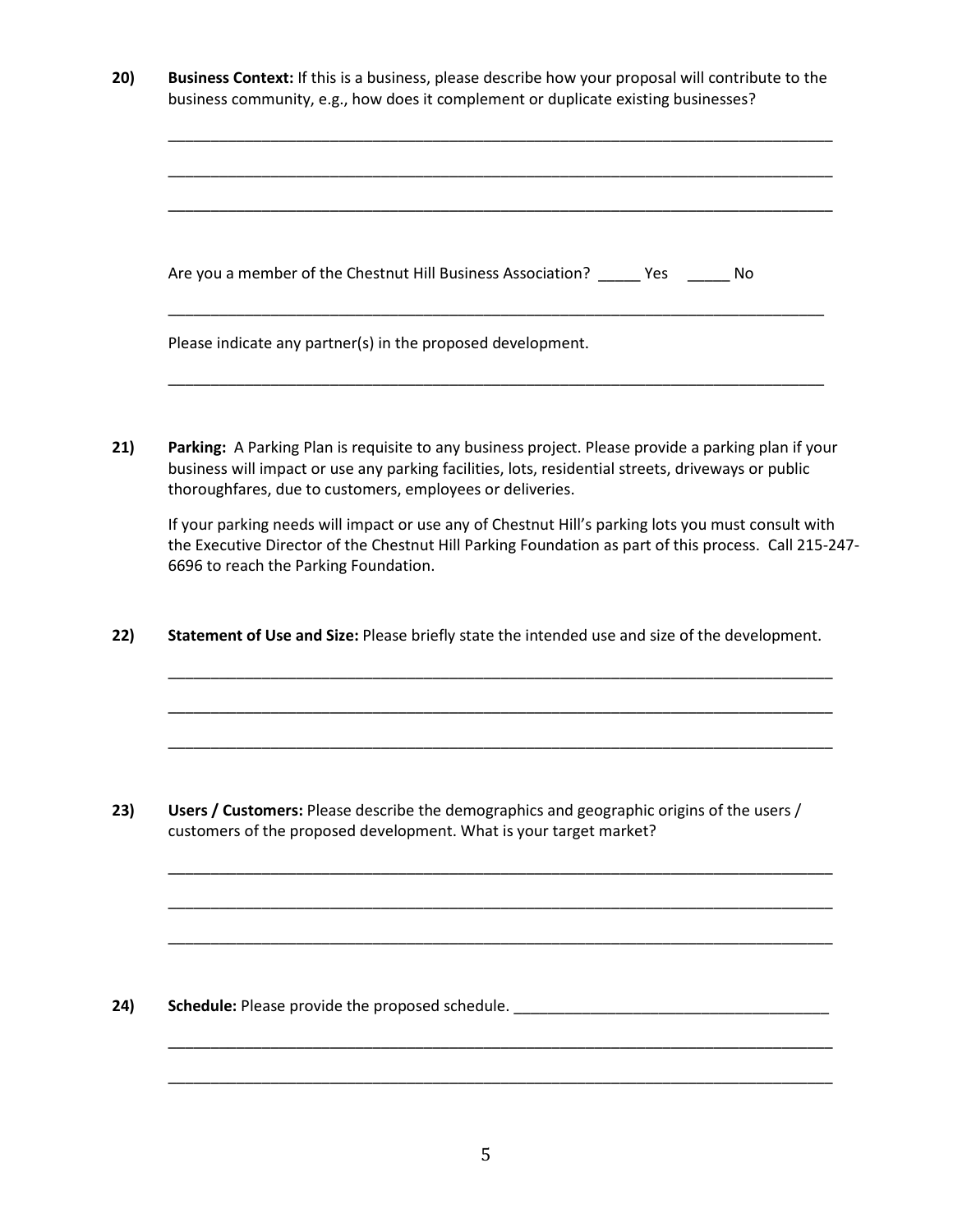**25) Physical Features:** Please briefly describe the physical features of the proposed project in quantitative and qualitative terms, for example:

|          | Size of parcel and percent covered by building __________________________________                                    |
|----------|----------------------------------------------------------------------------------------------------------------------|
|          |                                                                                                                      |
|          |                                                                                                                      |
|          |                                                                                                                      |
|          | Proposed architectural and landscape character, including materials and colors:                                      |
|          | Please provide scale plans and elevations of the proposed project and surrounding properties.                        |
|          |                                                                                                                      |
|          |                                                                                                                      |
|          |                                                                                                                      |
|          |                                                                                                                      |
|          |                                                                                                                      |
|          |                                                                                                                      |
|          |                                                                                                                      |
|          |                                                                                                                      |
| Material | <u> 2000 - Jan James James Jan James James James James James James James James James James James James James Jam</u> |

\_\_\_\_\_\_\_\_\_\_\_\_\_\_\_\_\_\_\_\_\_\_\_\_\_\_\_\_\_\_\_\_\_\_\_\_\_\_\_\_\_\_\_\_\_\_\_\_\_\_\_\_\_\_\_\_\_\_\_\_\_\_\_\_\_\_\_\_\_\_\_\_\_\_\_\_